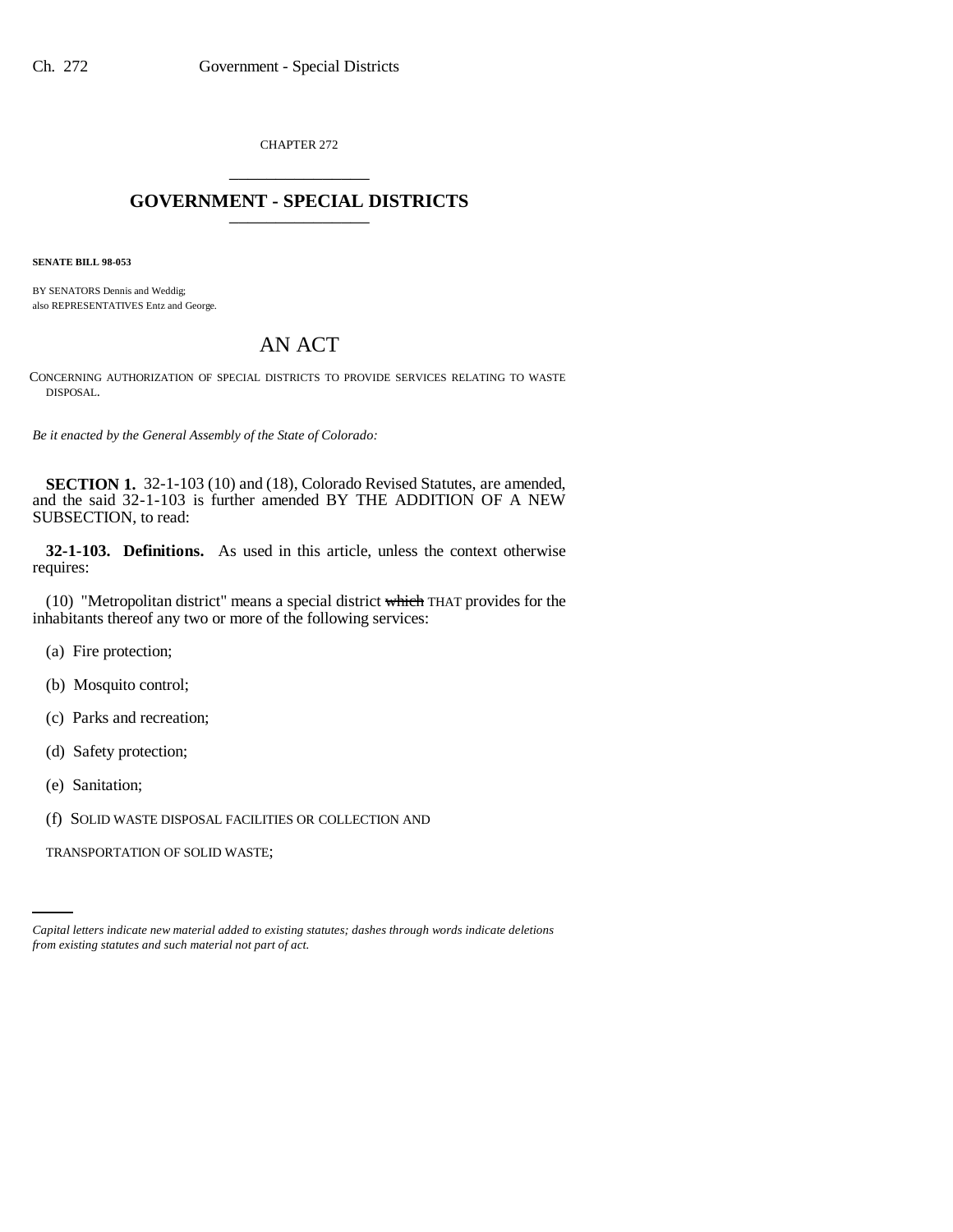(f) (g) Street improvement;

 $(g)$  (h) Television relay and translation;

 $(h)(i)$  Transportation;

 $\overline{(i)}$  (j) Water.

(18) "Sanitation district" means a special district which THAT provides for storm or sanitary sewers, or both, flood and surface drainage, treatment and disposal works and facilities, OR SOLID WASTE DISPOSAL FACILITIES OR WASTE SERVICES, and all necessary or proper equipment and appurtenances incident thereto.

(19.5) "SOLID WASTE" SHALL HAVE THE SAME DEFINITION AS SPECIFIED IN SECTION 30-20-101 (6), C.R.S.

**SECTION 2.** 32-1-1004 (2), Colorado Revised Statutes, is amended BY THE ADDITION OF A NEW PARAGRAPH to read:

**32-1-1004. Metropolitan districts - additional powers and duties.** (2) A metropolitan district shall provide two or more of the following services:

(k) SOLID WASTE DISPOSAL FACILITIES OR COLLECTION AND TRANSPORTATION OF SOLID WASTE AS SPECIFIED IN SECTION 32-1-1006 (6) AND (7).

**SECTION 3.** 32-1-1006, Colorado Revised Statutes, is amended BY THE ADDITION OF THE FOLLOWING NEW SUBSECTIONS to read:

**32-1-1006. Sanitation, water and sanitation, or water districts - additional powers - special provisions.** (6) THE BOARD OF A SANITATION DISTRICT OR WATER AND SANITATION DISTRICT WITH A RESIDENT ELECTOR POPULATION OF TWO THOUSAND FIVE HUNDRED OR LESS THAT IS LOCATED IN WHOLE OR IN PART WITHIN A COUNTY WITH A POPULATION OF TWENTY-FIVE THOUSAND OR LESS, AS DETERMINED BY THE 1996 POPULATION ESTIMATES PREPARED BY THE DIVISION, MAY PROVIDE COLLECTION AND TRANSPORTATION OF SOLID WASTE FOR AND ON BEHALF OF THE DISTRICT, INCLUDING BUT NOT LIMITED TO THE FINANCING THEREOF. IF THE BOARD DECIDES TO PROVIDE COLLECTION AND TRANSPORTATION OF SOLID WASTE, THE BOARD SHALL REQUEST PROPOSALS TO PROVIDE SUCH SERVICES WITHIN A DESIGNATED AREA OF THE DISTRICT BY PUBLISHING NOTICE AND AWARDING A CONTRACT IN ACCORDANCE WITH THE PROCEDURES SPECIFIED IN SECTION 30-15-401 (7.5) (c) AND (7.7), C.R.S. THE BOARD SHALL NOT AWARD A CONTRACT THAT EXCEEDS THREE YEARS IN DURATION.

(7) THE BOARD OF ANY SANITATION DISTRICT OR WATER AND SANITATION DISTRICT MAY PROVIDE SOLID WASTE DISPOSAL FACILITIES, INCLUDING BUT NOT LIMITED TO THE FINANCING THEREOF, FOR AND ON BEHALF OF SUCH DISTRICT. ANY SERVICE OR FACILITY PURSUANT TO THIS SUBSECTION (7) SHALL BE SUBJECT TO PART 1 OF ARTICLE 20 OF TITLE 30, C.R.S.

**SECTION 4.** 30-20-101 (3), Colorado Revised Statutes, is amended to read: